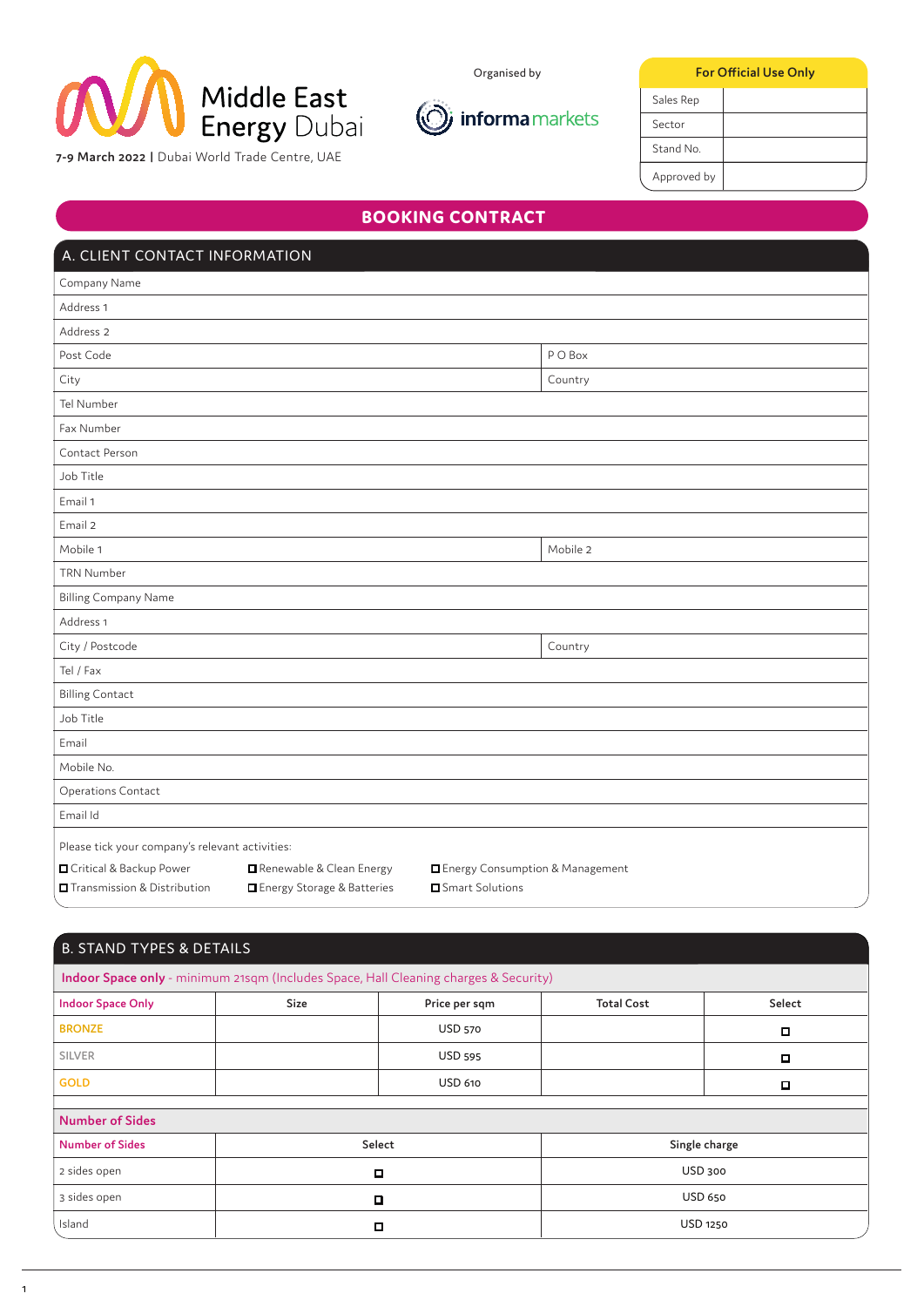| C. STAND TYPES & DETAILS                                                                                                                                                                                                                      |        |                |                                                                                                                   |           |
|-----------------------------------------------------------------------------------------------------------------------------------------------------------------------------------------------------------------------------------------------|--------|----------------|-------------------------------------------------------------------------------------------------------------------|-----------|
|                                                                                                                                                                                                                                               |        |                | Shell Scheme Stands - Minimum 9sqm (Includes rear & side walls, fascia, 3 spotlights and 1 power socket per 9sqm) |           |
| <b>Shell Scheme Stands</b>                                                                                                                                                                                                                    | Size   | Price per sqm  | <b>Total Cost</b>                                                                                                 | Select    |
| <b>BRONZE</b>                                                                                                                                                                                                                                 |        | <b>USD 625</b> |                                                                                                                   | $\Box$    |
| <b>SILVER</b>                                                                                                                                                                                                                                 |        | <b>USD 650</b> |                                                                                                                   | o         |
| <b>GOLD</b>                                                                                                                                                                                                                                   |        | <b>USD 665</b> |                                                                                                                   | □         |
| Indoor Show Ready Stand - minimum 21sqm (Includes space, hall cleaning charges & security) A Sustainable modular stand build option that<br>includes 2 x electrical socket, 6 x long arm spot lights, seamless graphics, carpet and furniture |        |                |                                                                                                                   |           |
| <b>Indoor Show Ready Stand</b>                                                                                                                                                                                                                | Size   | Price per sqm  | <b>Total Cost</b>                                                                                                 | Select    |
| <b>BRONZE</b>                                                                                                                                                                                                                                 |        | <b>USD 808</b> |                                                                                                                   | о         |
| <b>SILVER</b>                                                                                                                                                                                                                                 |        | <b>USD 833</b> |                                                                                                                   | $\Box$    |
| <b>GOLD</b>                                                                                                                                                                                                                                   |        | <b>USD 848</b> |                                                                                                                   | о         |
| <b>Number of Sides</b>                                                                                                                                                                                                                        |        |                |                                                                                                                   |           |
| <b>Number of Sides</b>                                                                                                                                                                                                                        | Select |                | Single charge                                                                                                     |           |
| 2 sides open                                                                                                                                                                                                                                  | □      |                | USD 300                                                                                                           |           |
| 3 sides open                                                                                                                                                                                                                                  | $\Box$ |                | <b>USD 650</b>                                                                                                    |           |
| Island                                                                                                                                                                                                                                        | $\Box$ |                |                                                                                                                   | USD 1,250 |

| D. ADDITIONAL FEES                                                                                                                                                                                                                 |  |                |  |
|------------------------------------------------------------------------------------------------------------------------------------------------------------------------------------------------------------------------------------|--|----------------|--|
| Administration Fee per participating company including the following: insurance cost<br>(if applicable), general administration charges, property and expenses.                                                                    |  | USD 300        |  |
| Smart Event Reader Device: USD 300 per unit - Two way Contact/Company info sharing<br>system between exhibiting company and visitors to the stand. (1 unit compulsory)                                                             |  | <b>USD 300</b> |  |
| Standalone listing on the Energy & Utilities Global Directory providing marketing<br>opportunities. The listing will be effective following receipt of a signed contract<br>and term of the listing shall expire on 31 March 2022. |  | USD 400        |  |

| E. ADDITIONAL CHARGES     |  |
|---------------------------|--|
| <b>Double Story Stand</b> |  |
| Co-exhibitors             |  |

| F. SPONSORSHIP | COST |
|----------------|------|
|                |      |
|                |      |
|                |      |
|                |      |
|                |      |
|                |      |
|                |      |
|                |      |
|                |      |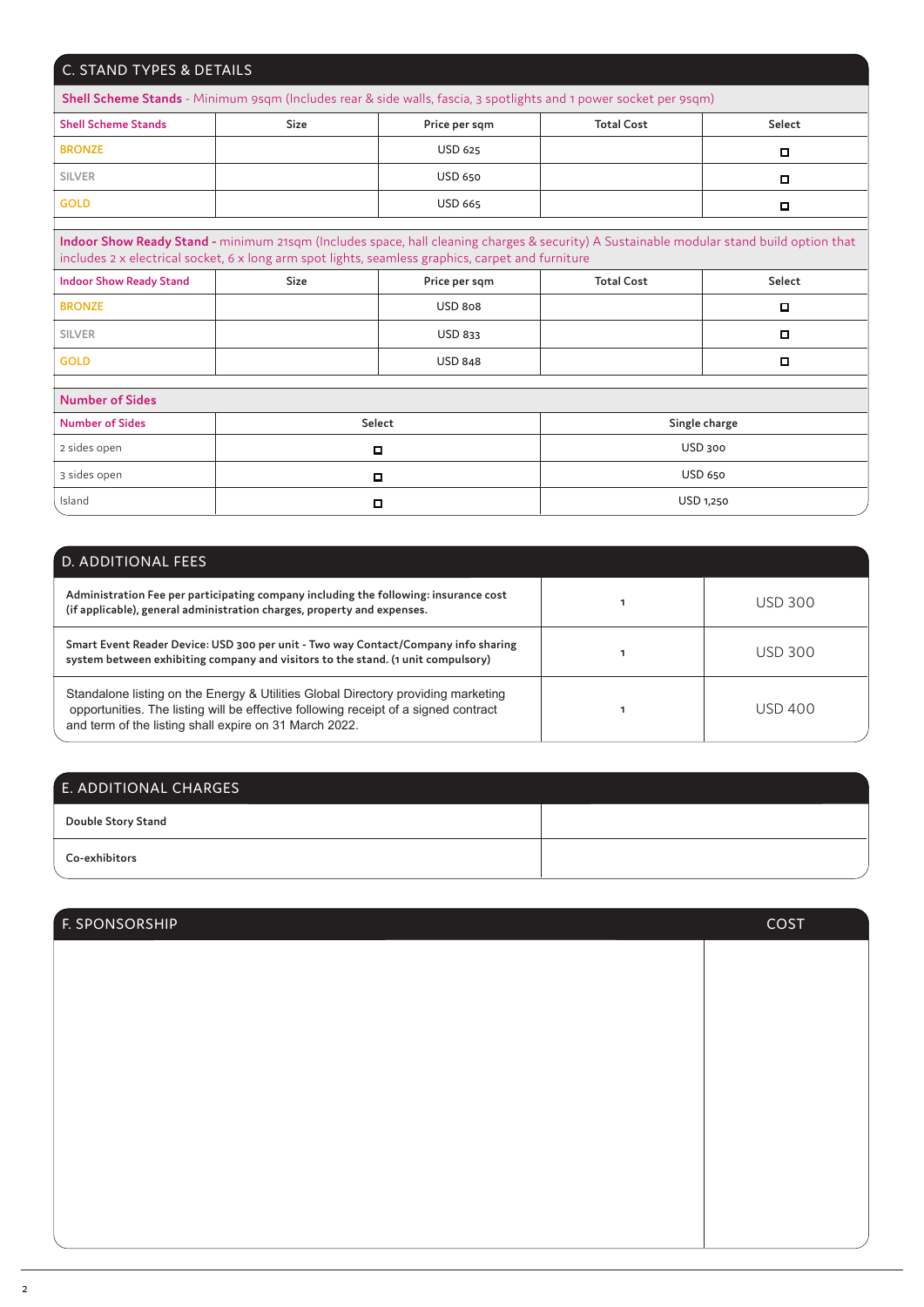| G. TOTAL PACKAGE COST BEFORE TAX (B+C) | USD |
|----------------------------------------|-----|
|----------------------------------------|-----|

**Prices are shown exclusive of VAT and any other applicable taxes, which will be added to your invoice(s) where required.**

**GRAND TOTAL INCLUSIVE OF VAT USD** 

### **Authorised Signature:**

### H. PREFERRED PARTNERS

To ensure you have the best experience as an exhibitor at Middle East Energy 2022, we have developed long-term relationships with the most quality focused, reliable and responsive vendors in the industry.

Our preferred partners offer the best-in-class service for you as our Client, and we encourage you to engage with them for any travel, accommodation, logistics or stand build needs you may have.

**Interested to find out more? Please select your areas of interest below and we will be in touch with more information:**

| □ Stand Design and Build |  |
|--------------------------|--|
| <b>QLogistics</b>        |  |
| $\Box$ Hotels            |  |
| $\blacksquare$ Airline   |  |

### **PAYMENT SCHEDULE & TERMS**

| 1. What is the payment schedule for this Event? | $25\% - 25\% - 50\%$ |
|-------------------------------------------------|----------------------|
| 2. What is the first cut off date?              | Immediate            |
| 3. What, if any, is the second cut off date?    | 22 July 2021         |
| 4. What, if any, is the third cut off date?     | 8 Nov 2021           |
|                                                 |                      |

5. Exhibitors or their stand contractors will not be admitted to the Event until full payment is received.

6. Failure to comply with the payment procedure may result in the relocation of your stand.

7. The E&U listing payment of USD 400 is due immediately. Listing will go live following receipt of signed contract.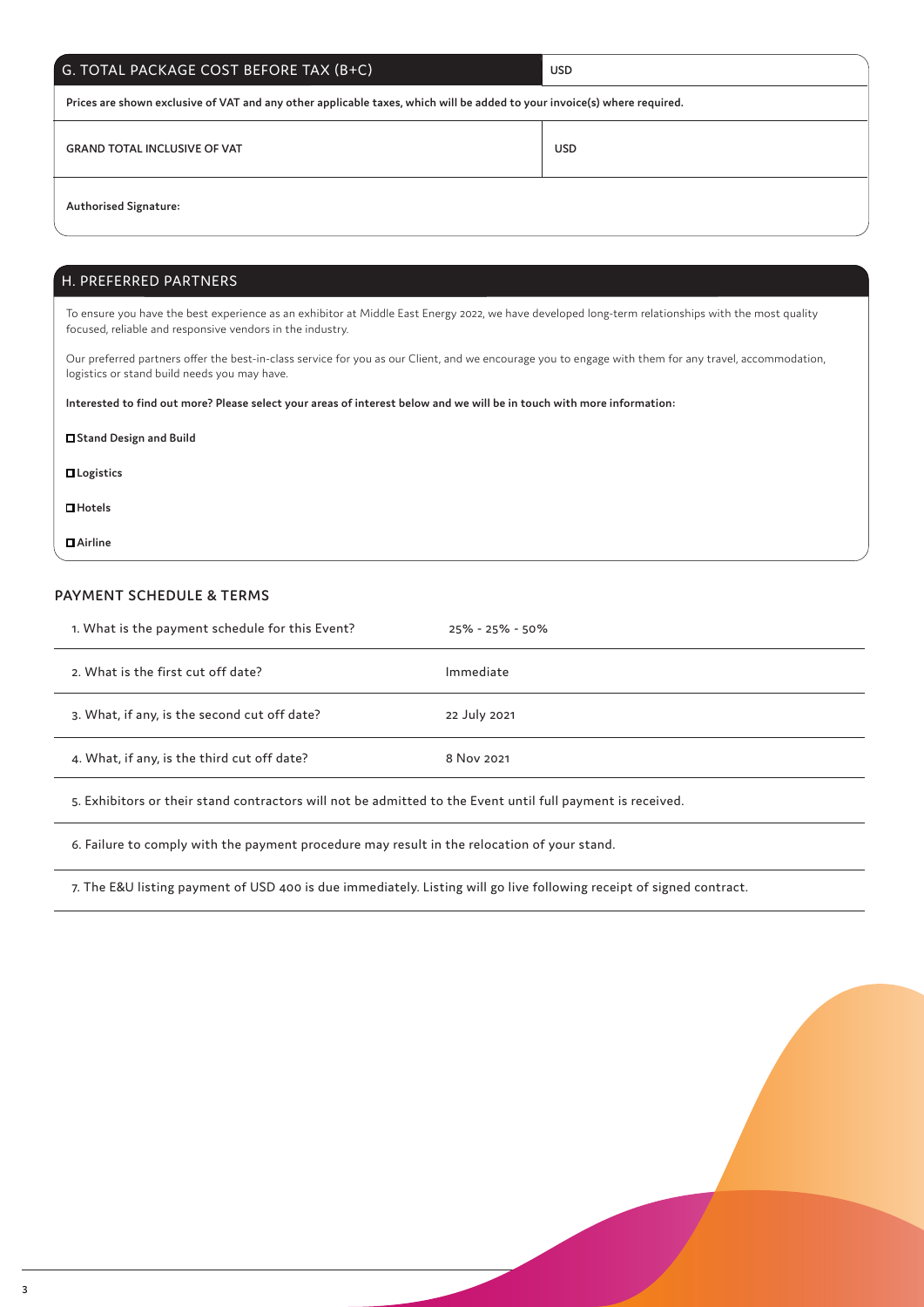### INFORMA MARKETS SPONSORSHIP AND EXHIBITION TERMS AND CONDITIONS

- 1. **Definitions**
- 
- In these Conditions, the following terms have the following meanings:<br>1.1. Booking Form: the booking form to which these Conditions are attached and/or incorporated into<br>by reference setting out the details of the Packa of the Package as Organizer may choose in its sole discretion to accept;
- 1.2. Calendar Year: a full twelve (12) month period beginning on January 1 and ending on December 31; 1.3. Client: the person, company, organisation, association or other entity set out in the Booking Form
- 
- that is purchasing the Package; 1.4. Conditions: these terms and conditions; 1.5. Contract: together, these Conditions and the Booking Form;
- 1.6. Data Protection Law: all laws related to data protection and privacy that are applicable to any territory where Organizer or Client processes personal data, where the Event takes place, where any element of the Package is provided and/or where Organizer or Client is established; 1.7. Devices: any visitor lead capture application or barcode scanner device;
- 
- 1.8. Directory: any online product and/or services directory or other listing (whether exclusively featuring exhibitors, sponsors and attendees of the Event or otherwise), which may include, without limitation, matchmaking functionality; 1.9. Directory Content: all content, materials and other information that is provided by Client and/or
- its Personnel (whether by uploading directly to a Directory or via any other means) for inclusion in a Directory;
- 1.10. Event: the exhibition, conference, show or other event organised by Organizer set out in the Booking Form;
- 
- 1.11. Fees: the fees payable by Client for the Package set out in the Booking Form; 1.12. Force Majeure Event: any event or circumstance arising that is not within Organizer's reasonable control (including, without limitation, governmental regulations or action, imposition of sanctions, embargo, military action, acts of terrorism or war, civil commotion or riot, epidemic, pandemic, fire, acts of God, flood, drought, earthquake, natural disaster, royal demise, third party contractor/ supplier failure, Venue damage or cancellation, industrial dispute, interruption/failure of utility<br>service or nuclear, chemical or biological contamination);<br>1.13. Informa Group: includes any entity whose ultimate parent
- 
- 1.14. Intellectual Property Rights: trade marks, trading names, domain names, logos, rights in design,<br>copyrights, database rights, moral rights, goodwill, rights of confidence, know-how and trade secrets<br>and all other int that subsist now or in the future anywhere in the world; 1.15. Manual: any manual, service kit or guide provided to Client by Organizer in respect of the Event, as
- 
- updated by Organizer from time to time;<br>1.16. Marketing Services: any marketing services element of the Sponsorship set out in the Booking.<br>Form (which may include, without limitation, the distribution of e-mails to thir a promotional campaign);
- 1.17. Materials: all content, materials and other information that is provided by Client and/or its Personnel (including, without limitation, Client's name, profile, descriptions of products and/or services, logos, copy, text, photographs, audios, videos, artwork and/or content session data);
- 
- 1.18. Opening Date: the first date on which the Event is scheduled to be open to members of the public; 1.19. Organizer: the Informa Group legal entity set out in the Booking Form that is providing the Package;
- 
- 1.20. Owners: the owners, management and/or operators of the Venue; 1.21. Package: the Space and/or Sponsorship and/or Directory and/or Devices package purchased by Client in relation to the Event set out in the Booking Form, as may be updated by the parties from time to time;
- 1.22. Personnel: any employee, consultant, agent, other representative or contractor (or any employee, consultant, agent, or other representative thereof) engaged or employed by a party in connection with the Event; 1.23. Reportable Breach: any breach of security leading to the accidental, unauthorised or unlawful
- processing of, destruction of, loss of, corruption of, alteration to or access to personal data;
- 
- 1.24. Space: any exhibition space allocated to Client set out in the Booking Form; 1.25. Sponsorship: any sponsorship and/or promotional element of the Package set out in the Booking Form (which may include, without limitation, advertisements, Marketing Services and/or opportunities to sponsor, contribute to and/or deliver content sessions); and 1.26. Venue: the venue at which the Event is to be staged.
- 

# 2. **Package**

2.1. Once submitted to Organizer, a Booking Form constitutes an offer to purchase a Package in accordance with these Conditions and is irrevocable by Client. The submission of a Booking Form does not guarantee that Client or (iii) provided with the actual Package (including, without limitation, the amount of Space and/ or Sponsorship) requested. Organizer reserves the right to reject any Booking Form. A binding contract shall only come into effect when written confirmation (whether by e-mail or otherwise) of acceptance is sent by Organizer to Client (whether or not it is received). Except as set out in these Conditions, no variation of this Contract, including, without limitation, any updates to the Package, shall be effective unless such variation is agreed in writing by both parties. These Conditions apply<br>to this Contract to the exclusion of any other terms that Client seeks to impose or incorporate, or<br>which are implied by

- 3. **Fees** 3.1. Client shall pay the Fees in cleared funds in accordance with the payment terms stated in the Booking Form. Organizer shall have no liability whatsoever if Client pays the Fees (or any portion thereof) into any bank account other than the bank account specifically designated by Organizer<br>to Client for payment. In particular, Organizer shall not be liable for any loss, damage, cost, claim<br>or expense suffered or i other right or remedy it may have, if Organizer does not receive the Fees into Organizer's designated bank account in cleared funds by the due date for payment, Organizer shall be entitled to: (i) refuse Client and its Personnel entry to the Event, and/or (ii) refuse and/or withdraw the provision of any element of the Package. Where Organizer takes any such action, Client shall not be entitled to a refund of any portion of the Fees it has already paid in respect of the Package and the Fees shall remain due and payable in full.
- 3.2. It is the intent of the parties that Organizer shall receive the Fees in full and that any: (i) banking and other transfer of payment charges, and (ii) applicable VAT, GST, sales and/or service taxes shall<br>be paid solely by Client (in addition to the Fees). If and to the extent that any withholding taxes are<br>payable in conne taxes directly to the relevant tax authority and furnish Organizer with a valid certificate evidencing<br>payment. To the extent that a valid certificate is not provided, or to the extent that Organizer is<br>unable to recover t necessary to compensate for the withholding taxes (including, without limitation, any amount<br>necessary to "gross up" for withholding taxes levied on the increase itself).<br>3.3. Client acknowledges and agrees that certain se
- Organizer for the safe and efficient operation of the Event, including, without limitation, connection to and consumption of utilities (for example, electricity) and inspection/health and safety auditing of exhibition stand/shell scheme plans. Such services shall be provided by contractors appointed by the Owners and/or Organizer and it is a condition of this Contract that Client uses such contractors for these services. Rates and charges for such services (Contractor Fees) shall be set out in the Manual<br>or otherwise provided in writing by Organizer prior to the Opening Date. Client is solely responsible<br>for payment of such payment terms, Organizer may at its sole discretion: (i) pay such Contractor Fees itself and recharge Client directly for these, or (ii) deem that Client has committed an irremediable material breach of this Contract and exercise Organizer's rights pursuant to Condition 15.1.
- 4. **Client's general obligations**<br>4.1. Client shall comply with: (i) all laws (including, without limitation, all laws relating to anti-bribery,<br>anti-corruption, trade sanctions, modern slavery and export controls), (ii) a element of the Package (including, without limitation, in relation to health, safety and security requirements), and (iii) the provisions of the Manual, including, without limitation, all operational requirements stated therein. 4.2. Client warrants, represents and undertakes that: (i) it has the right, title and authority to enter into
- this Contract and perform its obligations hereunder, and (ii) the person signing or otherwise legally accepting this Contract on behalf of Client has the requisite authority to do so.
- 4.3. Client and its Personnel must not: (i) act in any manner which causes offence, annoyance, nuisance or inconvenience to Organizer, the Owners and/or any other attendee of the Event, (ii) do anything which might adversely affect the reputation of Organizer, the Owners and/or the Event, and/or (iii) cause or permit any damage to the Venue or any part thereof or to any fixtures or fittings which are not the property of Client. 4.4. Client shall cooperate, in good faith, with Organizer in all matters relating to the Package and/or
- the Event. Without limitation, Client shall provide Organizer with all information as Organizer may reasonably request in respect of the Package and shall ensure that such information is accurate.
- 4.5. Client is solely responsible for obtaining passports, visas and other necessary documentation for entry into the country or territory where the Event is held. If Client and/or its Personnel cannot attend the
- Event due to a failure to obtain such documentation, the Fees shall remain due and payable in full.<br>4.6. Client is solely responsible for obtaining any licences, regulatory approvals, customs clearances or<br>6. other necessa
- music or any other audio or visual material by Client and/or its Personnel. 4.7. Client consents to its details (including, without limitation, its name, logo and profile) being: (i) published in any show guide, directory and/or other promotional materials prepared in connection with the Event, and/or (ii) displayed on the Event website. Although Organizer shall take reasonable care in any such
- publication/display, it shall not be liable for any errors, omissions or misquotations that may occur.<br>4.8. All unauthorised filming, sound recording and photography of the Event, and all unauthorised<br>transmission of audio any material in whatever media recorded in violation of this Condition 4.8, and (ii) that the copyright and other Intellectual Property Rights in any such material shall vest in Organizer unconditionally
- and immediately on the creation of such material. 4.9. Client acknowledges and agrees that Organizer and its Personnel shall be permitted to film, sound record and photograph the Event, which may include, without limitation, filming, sound recording and photography featuring Client's Personnel (the Content). Client agrees to make its Personnel aware of such filming, sound recording and photography of the Event. Client acknowledges and agrees that Organizer is the sole and exclusive owner of all rights in the Content and hereby waives any and all: (i) rights in and to such Content, and (ii) claims that Client may have relating to or arising from the Content or its use. Without limitation, Organizer shall be permitted to use the Content anywhere in the world for promotional and other purposes, without any payment or compensation. If any of Client's Personnel has any objection to the use of their image in any filming, sound recording and/or photography of the Event, Client shall notify Organizer in writing. 4.10. Client acknowledges and agrees that the terms of this Contract (including, without limitation, the
- amount of the Fees) and the provisions of the Manual shall constitute confidential information of Organizer and Client undertakes that it shall not at any time disclose the same to any third party.

### 5. **Data protection**

- 5.1. Each party acknowledges and agrees that it is responsible for its own processing of personal data in connection with this Contract, including, without limitation, any processing of personal data pursuant to a Data Lis Each party shall: (i) only process personal data in compliance with, and shall not cause itself and/or the other party to be in breach of, Data Protection Law, and (ii) act reasonably in providing such information and assistance as the other party may reasonably request to enable the other party to comply with its obligations under Data Protection Law. If either party becomes aware of a Reportable Breach relating to the processing of personal data in connection with this Contract, it shall: (i) provide the other party with reasonable details of such Reportable Breach without undue delay, and (ii) act reasonably in co-operating with the other party in respect of any communications and/or notifications to be issued to any data subjects and/or supervisory authorities in respect of the Reportable Breach. If either party receives any communication from any supervisory authority relating to the processing of personal data in connection with this Contract, it shall: (i) provide the other party with reasonable details of such communication, and (ii) act reasonably in co-operating with the other party in respect of any response to the same. Organizer collects, uses and protects personal data in accordance with its privacy policy, which can be found here: **https://www.informamarkets.com/en/privacy-policy.html.**  5.2. Without prejudice to the generality of Condition 5.1, Client acknowledges and agrees that if it receives
- any list containing personal data from Organizer as part of the Package (a Data List), it shall: (i) keep the Data List confidential and not disclose it to any third party, (ii) only use the Data List for the purpose of making an initial approach to contacts on the Data List in response to their engagement with Client's products and/or services as facilitated by the Package, (iii) securely delete or put beyond use all or any part of the Data List upon Organizer's reasonable request or by such time as is required by Data Protection Law, whichever is earlier, and (iv) provide Organizer with reasonable details of any enquiry, complaint, notice and/or other communication it receives from any supervisory authority relating to Client's use of the Data List, and act reasonably in co-operating with Organizer in respect of Client's response to the same. Client acknowledges and agrees that Organizer shall only be obliged to provide Client with all or any part of a Data List to the extent that it is legally permitted to do so and Organizer shall not be liable if the volume of personal data provided to Client is less than anticipated as a result of Organizer's compliance with Data Protection Law.

# 6. **Specific terms relating to Space**

- 6.1. Organizer reserves the right at any time to make such alterations in the floor plan of the Event or in the specification of the Space as Organizer in its absolute opinion considers to be in the best interests of the Event, including, without limitation, altering the size, shape or position of the Space and/or the exhibition stand therein and/or changing or closing entrances, exits and access to the Venue. If the size of the Space is reduced, Client shall receive a pro-rata refund of the Fees payable in respect of the Space.
- 6.2. Organizer permits Client to use the Space for the purpose of displaying exhibits at the Event. Such use shall not constitute a tenancy and Client shall have no other rights to, or interest in, the Space. Client is only permitted to conduct business from the Space and shall not (nor shall it permit any other person to) conduct any display or exhibit, distribute publications or other materials or
- otherwise canvass or solicit for business in any other area of the Venue. 6.3. Client undertakes: (i) to occupy the Space in time for the opening of the Event, (ii) at all times during the Event to ensure that its Space (and exhibition stand therein) is (a) staffed by competent personnel, and (b) clean, tidy, well presented and free from unsafe materials/items and other hazards (failing which, Organizer reserves the right without liability to arrange for this to be done at Client's risk and expense), and (iii) not to close its exhibition stand prior to the closing of the Event.
- 6.4. Client shall not permit the display of any exhibits that do not exclusively relate to Client's own commercial activities. Organizer reserves the right, without liability and at Client's risk and expense, to remove any exhibit and/or stop any display or demonstration which Organizer considers in its<br>reasonable opinion: (i) contravenes any law and/or any applicable industry regulations/standards,<br>(ii) constitutes counterfeit
- 6.5. Unless the provisions of Condition 6.6 apply, Client is solely responsible for all aspects of the set-up of the Space, including, without limitation, modular stand or similar construction, pipes and drapes,
- shell scheme, branding and dressing.<br>6.6. Organizer shall be responsible for setting-up a pre-built booth for Client in the Space (to include<br>modular stand or similar construction, pipes and drapes and shell scheme) only w and branding of the Space.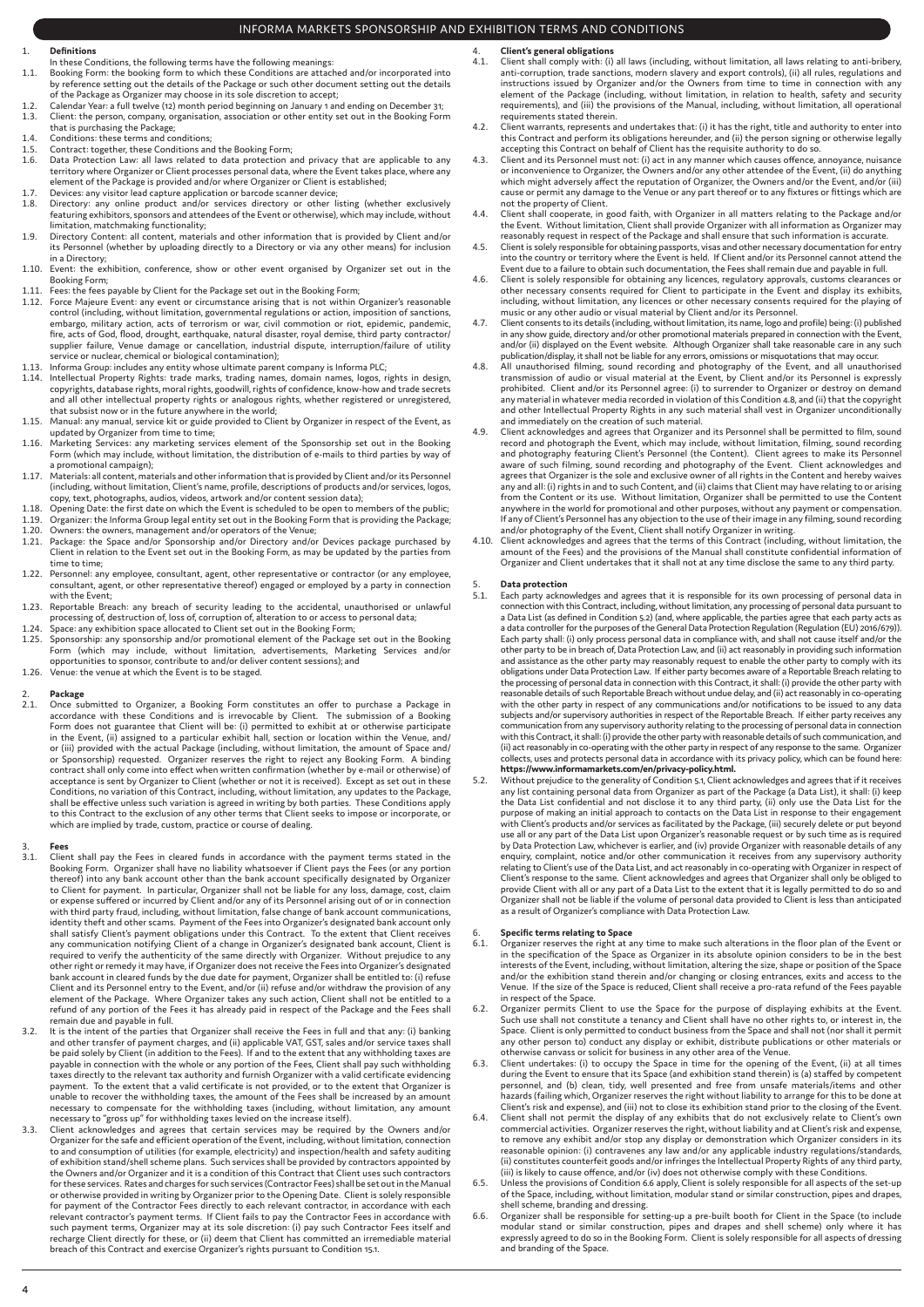- 6.7. Client may not share the Space with any third party without the prior written consent of Organizer (and any such consent shall be conditional on the Space sharer agreeing to comply with any terms,<br>conditions and restrictions as may be prescribed by Organizer). If and to the extent that Client is<br>permitted to share the S Personnel comply with this Contract, provided that Client shall be solely responsible for the Space in its entirety and shall be liable for any act or omission of any Space sharer and any Space sharer's Personnel (including, without limitation, any breach of the terms of this Contract by the same). Unless otherwise agreed in writing by Organizer, Client shall ensure that at all times during the Event its exhibition stand is staffed by at least one of its own Personnel. Notwithstanding any approved Space
- sharing arrangement, Client shall itself remain wholly liable for the full amount of the Fees. 6.8. Food and/or beverages may only be supplied by Client and/or its Personnel with the prior written consent of Organizer. Without limitation to the foregoing, Client is forbidden to bring alcoholic beverages into the Venue without the prior written consent of Organizer (and, if consent is granted, corkage fees may be required). 6.9. Except in connection with any Event that is open to consumers and/or with the prior written
- consent of Organizer, retail sales (and the delivery of any associated products and/or services) are
- not permitted on the Event floor.<br>6.10. At such time after the close of the Event as Organizer may specify, or on any earlier termination<br>of this Contract, all exhibits shall be removed from the Venue and the Space shall Organizer in good and clean order and in such condition as initially provided to Client. Any Client<br>property remaining after such time shall be considered abandoned and may be sold or otherwise
- disposed of by Organizer at Client's risk and expense. 6.11. Without prejudice to any other right or remedy it may have, if Client and/or any of its Personnel is in breach of this Condition 6 and/or is otherwise engaged in any activity that might jeopardise<br>the health, safety and/or security of the Event and/or any other attendee of the Event, Organizer reserves the right without liability to close Client's exhibition stand.

# 7. **Specific terms relating to Sponsorship (including, without limitation, Marketing Services)** 7.1. Client shall: (i) provide Organizer with all Materials within any deadlines specified by Organizer, and

- (ii) comply with Organizer's specifications and technical requirements in relation to all Materials. If<br>Client does not, Organizer reserves the right to refuse to print, publish or otherwise use any or all<br>of the Materials
- Client's own original work (of which Client is the copyright owner) or that Client has gained copyright and any other applicable clearance, consent, approval, licence or permission from any relevant third party (including, without limitation, the copyright owner and any regulatory authorities), in each case such that Client has the right to make the Materials available to Organizer in connection with the Package without restriction and that they do not breach or infringe anyone else's rights (including, without limitation, the Intellectual Property Rights of any third party), (iii) not in any way defamatory, libellous, obscene, menacing, threatening, offensive, abusive or fraudulent, (iv) not in any way illegal and that they do not contravene any law or incite or encourage the contravention of any law, (v) not and will not be the subject of any claims, demands, liens, encumbrances or rights of any kind that could or will impair or interfere with Organizer's use of the Materials in connection with the provision of the Package, and (vi) if provided in digital form, free from any viruses and any other malware or corrupting elements of any kind and that they shall not cause any adverse effect
- on the operation of any Organizer system, publication, website, platform, media or other property<br>and/or on any users of any of the foregoing.<br>7.3. Although Organizer shall take reasonable care in the production of any del Without limitation to the foregoing, Organizer cannot guarantee any exact colour matches in its<br>incorporation of Materials and any colours used in Materials are for graphic and textual guidance<br>only. All Materials are subj reserves the right to reject any Materials at any time after receipt. Organizer shall use its reasonable endeavours to provide the Sponsorship in the size, position and manner as specified in the Booking
- Form, but shall not be liable where reasonable modifications are made. 7.4. Client hereby grants to Organizer a royalty-free, non-exclusive, worldwide licence to use the Materials and Client's details in connection with the creation of any materials relating to the Event. Client acknowledges and agrees that, in view of the time and cost required in preparing such materials, in circumstances where this Contract is terminated Organizer may at its discretion continue to use the Materials and Client's details after termination of this Contract where the time and cost required to remove the same from any materials relating to the Event cannot reasonably be justified by Organizer.
- 7.5. If all or part of the Sponsorship comprises Marketing Services, Organizer shall use commercially reasonable efforts to adhere to any delivery schedule set out in the Booking Form. Where such Marketing Services include to the start of a campaign, a true, correct and complete suppression list containing e-mail addresses of those individuals who have opted out or unsubscribed from receiving communications from and/or relating to Client and/or any of its affiliates (a Suppression List), and (ii) for the duration of the campaign,<br>provide Organizer with an updated Suppression List, in a format specified by Organizer, immediately<br>following that, pursuant to such Marketing Services, any e-mails will be sent to any e-mail addresses provided by Client and/or its Personnel, Client warrants, represents and undertakes that Client has obtained all consents and permissions required for such e-mails to be sent to such e-mail addresses and that no such e-mail address appears on any Suppression List. Client shall indemnify Organizer against any loss,<br>damage, cost, claim or expense (including, without limitation, in connection with any regulatory action or fine) suffered or incurred by Organizer and/or any member of the Informa Group arising out of or in connection with any breach by Client and/or its Personnel of this Condition 7.5.
- 7.6. Without prejudice to any other right or remedy it may have, if Client and/or any of its Personnel is in breach of this Condition 7, Organizer reserves the right without liability to: (i) suspend and/ or discontinue the use of any Materials, and/or (ii) refuse and/or withdraw the provision of any element of the Sponsorship.

- 8. **Specific terms relating to Directories** 8.1. If Client purchases a Directory entry as part of the Package, the terms of this Condition 8 shall apply. The Booking Form may specify that it is mandatory for Client to purchase a Directory entry in connection with the Event.
- 8.2. The length of time that Client is entitled to have a Directory entry live for, and the extent of its coverage within and benefits related to such Directory, shall be specified in the Booking Form. 8.3. Client acknowledges and agrees that all usernames and passwords used to access any Directory
- are confidential and personal to Client and its Personnel (as applicable). Client shall not, and shall procure that its Personnel shall not, permit others to use such usernames and/or passwords and Client shall be liable for the acts and omissions of any person using such usernames and/or passwords (whether or not such use was authorised by Client and/or its Personnel). Client shall notify Organizer immediately of any unauthorised use of any usernames and/or passwords or any other breach of security regarding any Directory that comes to its attention.
- 8.4. All Directory Content must comply with these Conditions. Organizer reserves the right to remove<br>any Directory Content that it deems offensive, inappropriate, libellous or non-compliant with<br>these Conditions. Client sh Property Rights of any third party and Client shall be solely responsible for checking the accuracy and compliance with law of any Directory Content. 8.5. All Directory Content shall be considered non-confidential and non-proprietary. Client waives any
- 
- moral rights in the Directory Content to the fullest extent permitted by law. 8.6. Client warrants, represents and undertakes that the Directory Content is: (i) accurate and complete, (ii) Client's own original work (of which Client is the copyright owner) or that Client has gained<br>copyright and any other applicable clearance, consent, approval, licence or permission from<br>any relevant third party (inclu to Organizer in connection with the Package without restriction and that it does not breach or infringe anyone else's rights (including, without limitation, the Intellectual Property Rights of any third party), (iii) not in any way defamatory, libellous, obscene, menacing, threatening, offensive,<br>abusive or fraudulent, (iv) not in any way illegal and that it does not contravene any law or incite or<br>encourage the con liens, encumbrances or rights of any kind that could or will impair or interfere with Organizer's use of

the Directory Content in connection with the provision of the Package, and (vi) if provided in digital form, free from any viruses and any other malware or corrupting elements of any kind and that it shall not cause any adverse effect on the operation of any Organizer system, publication, website, platform, media or other property and/or on any users of any of the foregoing. 8.7. If and to the extent that the Directory Content contains information relating to Client's products

- and/or services (images and details of which may be uploaded to a Directory), Client further represents, warrants and undertakes that such information is limited to generic information only and is not advisory. Client shall ensure that the Directory Content relates exclusively to Client's own commercial activities.
- 8.8. Without limitation to Condition 16.4, Client shall indemnify Organizer against any loss, damage, cost, claim or expense suffered or incurred by Organizer and/or any member of the Informa Group arising out of or in con
- infringement of third party Intellectual Property Rights relating to the Directory Content. 8.9. Organizer cannot guarantee that a Directory shall operate continuously, securely or without interruption and Organizer does not accept any liability for its temporary unavailability or for any viruses or other harmful components. Organizer reserves the right at any time and for any reason to: (i) make alterations and/or corrections to, suspend and/or discontinue any aspect of any Directory, (ii) vary the technical specification of any Directory, and/or (iii) temporarily suspend and/or disable Client's and its Personnel's access to any Directory for the purposes of maintenance, upgrade or addressing any security concerns.
- 8.10. Organizer does not endorse or accept any responsibility for the use of, or content on, any other website linked or referenced within any Directory and Organizer shall not be liable for any loss,<br>damage, cost, claim o of or in connection with the use of, or reliance on, any content, products and/or services available
- on or through any other website. 8.11. Client acknowledges and agrees that use of a Directory shall be further subject to any website terms of
- use and/or fair or acceptable use policies indicated on the website on which such Directory is hosted. 8.12. Without prejudice to any other right or remedy it may have, if Client and/or any of its Personnel is in breach of this Condition 8 (and/or any website terms of use and/or fair or acceptable use policies indicated on the website on which any Directory is hosted), Organizer reserves the right without liability to suspend and/or disable Client's and its Personnel's use of, access to, coverage within and benefits related to any Directory.
- 8.13. Organizer's total liability in connection with a Directory, howsoever arising, shall be limited to the total amount of the Fees paid by Client in respect of such Directory only.

### 9. **Specific terms relating to Devices**

- 9.1. If Client orders any Devices as part of the Package, the terms of this Condition 9 shall apply. The Booking Form may specify that it is mandatory for Client to order Devices for use at the Event.
- 9.2. Client acknowledges and agrees that all Devices are provided by Organizer's nominated third party supplier (Device Supplier). Devices enable Client to engage with the lead capture services provided by Device Supplier and activation and use of the lead capture services shall require Client to agree and adhere to Device Supplier's terms of use. By agreeing to Device Supplier's terms of use, this creates a separate contract between Client and Device Supplier for the activation and use of such lead capture services. In the event that Device Supplier exercises any right to terminate Client's use of the lead capture services pursuant to its terms of use, all Fees paid by Client in respect of the Devices shall be non-refundable.
- 9.3. Client acknowledges and agrees that it shall obtain any required consents from an attendee of the Event before using any Devices to scan such attendee's badge.
- 9.4. Client acknowledges and agrees that Device Supplier shall host all data collected by Client and/or its Personnel in connection with the lead capture services in accordance with Device Supplier's terms of use. In particular, Client acknowledges and agrees that Device Supplier may be disclosing certain data that Client collects using the lead capture services to Organizer for the purposes set out in Device Supplier's terms of use. 9.5. Without prejudice to any other right or remedy it may have, if Client and/or any of its Personnel is
- in breach of this Condition 9, Organizer reserves the right without liability to insist that any Devices are no longer used by Client and/or its Personnel and are immediately returned to Device Supplier.
- 9.6. Client acknowledges and agrees that all Devices are provided to Client on Organizer's behalf by Device Supplier. Client shall collect and return any Devices in accordance with Device Supplier's instructions. Client shall indemnify Organizer against any loss, damage, cost, claim or expense suffered or incurred by Organizer and/or any member of the Informa Group arising out of or in connection with any Devices that are not returned or that are damaged by Client and/or its Personnel. In the event of any fault, malfunction, failure or inaccuracy of any Devices or any other loss or damage arising in connection with any Devices and/or any captured data, Client should<br>Contact Device Supplier to resolve any issues. Client hereby waives any and all claims against<br>Organizer that Client may have re paid by Client in respect of the Devices only.

10. **Visitor, delegate and Client's Personnel passes** 10.1. Where visitor passes and/or delegate passes are issued as part of the Package, they are issued subject to Organizer's terms and conditions applicable to visitors and/or delegates (as applicable) in force from time to time. Client shall be supplied (either by Organizer or the Owners) with passes for its Personnel (as applicable) who are working at the Event and such passes must be produced by such Personnel on request at the Event. Organizer may refuse entry to any person without a valid pass. Passes are only valid in the name of the person to whom they are issued.

11. Limitation of rights granted<br>11.1. Client's rights in relation to the Event and the Package are strictly limited to those set out in this<br>Contract. Client shall be permitted to advertise on its own website and/or socia of its attendance and participation in the Event, including, without limitation, by providing a web link to the Event website, provided that Organizer may request at any time and for any reason that Client removes any such advertising and Client shall be required to comply with any such request promptly. Client is not permitted to: (i) establish a website specifically relating to the Event, and/ or (ii) otherwise promote or advertise its association with the Event and/or Organizer, except as expressly stated herein or with the prior written consent of Organizer. Nothing in this Contract<br>shall be construed as granting to Client any right, permission or licence to use or exploit the<br>Intellectual Property Rights

12. **Changes to the Event** 12.1. Notwithstanding any other provision of this Contract, Organizer reserves the right without liability at any time and for any reason to make reasonable changes to the format, content, location, Venue, opening hours, duration, dates and/or other timings of the Event. If any such changes are made, this Contract shall continue to be binding on both parties, provided that the Package shall be amended as Organizer considers necessary to take account of such changes.

# 13. **Cancellation and changing the date(s) of the Event by Organizer**

- 13.1. Organizer reserves the right to cancel or change the date(s) of the Event at any time and for any reason (including, without limitation, if a Force Majeure Event occurs that Organizer considers makes it illegal, impossible, inadvisable or impracticable for the Event to be held).
- 13.2. In the event that the date(s) of the Event are changed to new date(s) that are within twelve (12) months of the originally scheduled Opening Date of the Event and/or the Event is cancelled but<br>is reasonably expected case of an Event that is held on a biennial basis, in the next two (2) Calendar Years), this Contract shall continue in full force and effect and the obligations of the parties shall be deemed to apply to the Event on the new date(s) or when it is next staged (as applicable) in the same way that they would have applied to the originally scheduled Event. For the avoidance of doubt, nothing in this Condition 13.2 shall excuse Client from the payment of the Fees in accordance with the payment terms stated in the Booking Form.
- 13.3. In the event that the Event is cancelled and is not reasonably expected by Organizer to be held at any time in the next Calendar Year (or, in the case of an Event that is held on a biennial basis, in the next two (2) Calendar Years), this Contract shall terminate without liability provided that, at Client's<br>election, any portion of the Fees already paid shall be refunded or a credit note for the amount of<br>the Fees already of the Fees.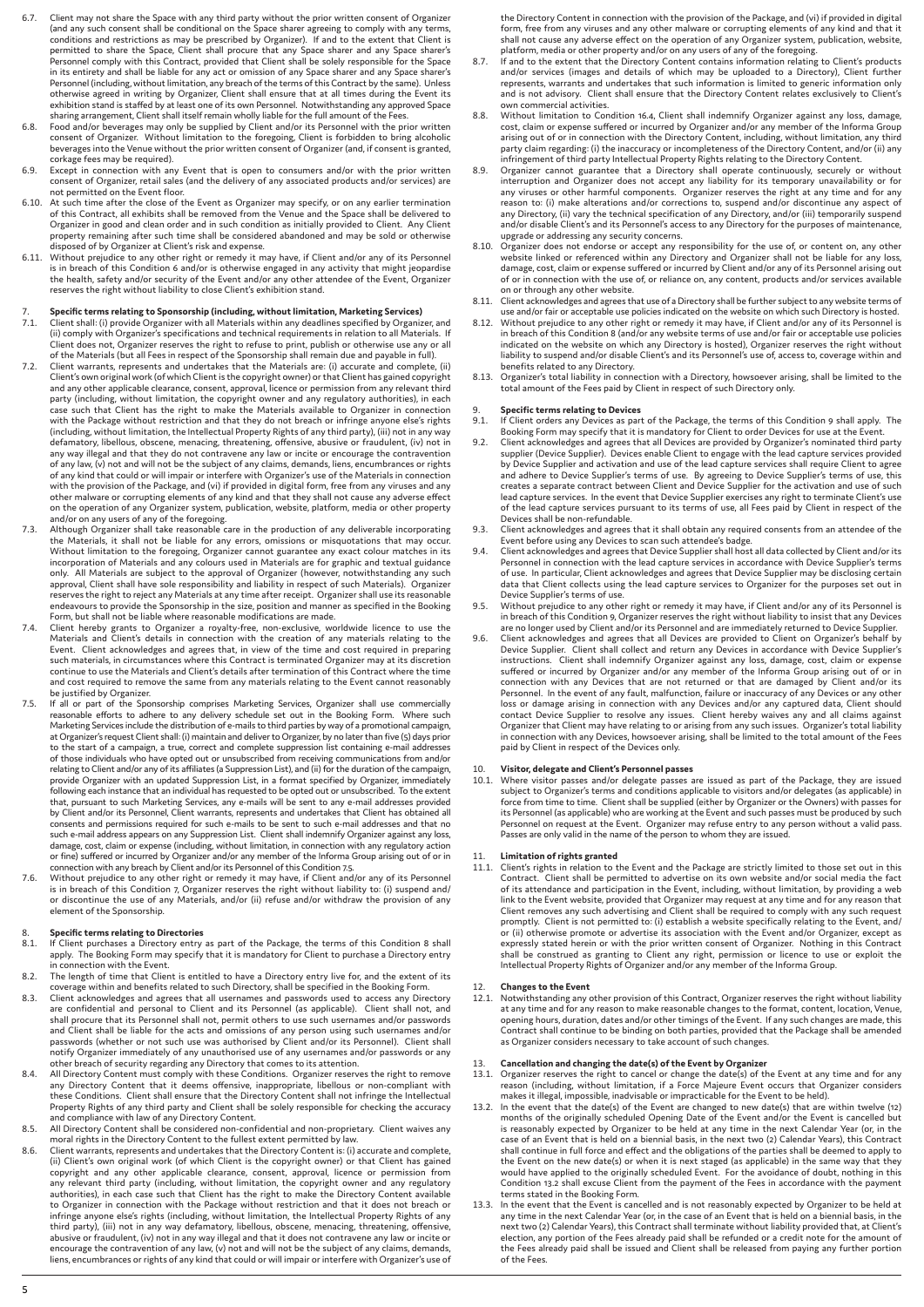13.4. Client acknowledges and agrees that the provisions of this Condition 13 set out Client's sole remedy in the event of cancellation or the changing of the date(s) of the Event and all other liability of Organizer is hereby expressly excluded.

### **Cancellation by Client**

- 14.1. The application for the Package is irrevocable by Client and, save as expressly stated in the Booking Form, Client has no rights to cancel this Contract. Save as expressly set out in these Conditions and/ or in the Booking Form, no refunds shall be given and the Fees shall remain due and payable in full.
- 14.2. To the extent that the Booking Form expressly permits cancellation by Client, Client may cancel the Package on written notice to Organizer, except where Organizer has the right to terminate this Contract under Condition 15.1. Upon any such cancellation by Client, Client shall pay Organizer such cancellation fees as are stated in the Booking Form. For the purpose of determining any such<br>cancellation fees, the relevant dates shall be fixed by reference to the originally scheduled Opening<br>Date of the Event and pursuant to Condition 13.2.

### 15. **Termination**

- 15.1. Organizer may terminate this Contract without liability immediately at any time by written notice to Client if Client: (i) is in material breach of any of its obligations under this Contract and/or any other agreement between Client and any member of the Informa Group and either the breach is irremediable or Client has not remedied the breach (if the same is capable of remedy) within fourteen (14) days of receiving written notice of the breach (or such lesser period as would be required for the breach to be remedied in sufficient time prior to the Opening Date of the Event or any element of the Package being provided on a scheduled date), (ii) goes into liquidation, is declared insolvent, has an administrator appointed (or an application is made for the same), ceases to carry on business or suffers any analogous event in any jurisdiction, or (iii) is convicted of any criminal offence or otherwise<br>so conducts itself as to bring itself, the Event and/or Organizer into disrepute. Without prejudice to<br>any other to this Condition 15.1, Organizer shall not be required to refund any Fees received from Client and Organizer shall be entitled to submit an invoice in respect of the balance (or the whole as the case may be) of the Fees which shall become immediately due and payable.
- 15.2. Organizer may terminate this Contract without liability immediately at any time by written notice to Client if Organizer: (i) determines in its absolute discretion that the provision of the Package to Client is not in the best interests of the Event and/or not in Organizer's legitimate commercial interests, (ii) is required by any law or instructed by any financial institution to cease trading with certain individuals/entities and/or in certain geographical locations, and/or (iii) decides to cancel the Event and does not wish for this Contract to continue in full force and effect pursuant to Condition 13.2. In the event that Organizer terminates this Contract pursuant to this Condition 15.2, any portion of the Fees already paid shall be refunded (where legally permissible) and Client shall be released from paying any further portion of the Fees. Client acknowledges and agrees that<br>the refund of Fees paid is Client's sole remedy in the event of termination by Organizer under this<br>Condition 15.2 and all
- 15.3. Upon any termination of this Contract, without prejudice to any other right or remedy it may have, Organizer reserves the right without liability to close Client's exhibition stand, remove Client's Personnel from the Event, cover over any Materials and remove and sell/otherwise dispose of any exhibits or other property of Client (at Client's risk and expense). Organizer shall be free to re-sell any aspects of the Package as it shall deem fit.
- 15.4. Termination of this Contract shall not affect any rights, remedies, obligations or liabilities of either<br>party that have accrued up to the date of termination.<br>15.5. Conditions 1, 3, 5.2, 7.4, 7.5, 8.8, 8.13, 9.6, 11
- 

### 16. **Liability and indemnity**

- 16.1. Organizer does not make any warranty as to the Event and/or Package in general, including, without limitation, in relation to: (i) the presence, absence or location of any exhibitor, sponsor or attendee<br>of the Event, (ii) the number of exhibitors, sponsors or attendees participating in the Event, and/<br>or (iii) the benef participating in the Event and/or purchasing any element of the Package. Organizer further does not make any warranty as to (a) the condition of the Venue or any utilities that may be provided for use at the Venue, and/or (b) any products and/or services marketed, displayed or sold by any other exhibitor, sponsor or attendee at the Event and/or the benefit or outcome (commercial or otherwise) that Client may achieve as a result of any match-making initiatives, transactions or other deals/arrangements with such other exhibitors, sponsors or attendees. Except as set out in<br>these Conditions, to the fullest extent permitted by law, Organizer excludes all terms, conditions,<br>warranties, representatio expressly stated herein.
- 16.2. Organizer shall not be liable for any loss, damage, cost, claim or expense suffered or incurred by Client and/or any of its Personnel arising out of or in connection with the provision of any services supplied by third parties in relation to the Event and/or the Package, including, without limitation, the provision of utilities, AV, security rooms/cloakrooms, inspection/health and safety auditing of exhibition stand/shell scheme plans, stand-building, shell scheme, graphics, freight shipment, logistics, transportation and delivery services supplied by third party contractors and/or the Owners. Without limitation to the foregoing. Client acknowledges and agrees that services provided to Client by the Owners' and/or Organizer's mandated, official or recommended contractors are the subject of a separate agreement between Client and the relevant contractor(s).
- 16.3. Subject to Condition 16.6: (i) Client expressly assumes all risks associated with, resulting from or arising in connection with Client's and its Personnel's participation in and/or presence at the Event, (ii) neither Organizer nor any member of the Informa Group shall be liable for any (a) indirect, consequential, special, incidental or punitive loss or damage, loss of actual or anticipated profits or income, loss of business, loss of opportunity, loss of goodwill, loss or corruption of data or any other type of economic loss or damage, or (b) loss (or theft) of, injury to, illness of or damage to the person,<br>property and effects of Client and/or any of its Personnel and/or any third party, whether (a) or (b) is<br>caused by member of the Informa Group's) maximum aggregate liability to Client and its Personnel under this Contract or otherwise in connection with the Event and/or the Package, howsoever arising, shall be limited to the total amount of the Fees paid by Client.
- 16.4. Client shall indemnify Organizer against any loss, damage, cost, claim or expense suffered or incurred by Organizer and/or any member of the Informa Group arising out of or in connection with: (i) any loss of or damage to any property or injury to, illness of or death of any person caused by any act or omission of Client and/or its Personnel, (ii) any third party claim that either the display of any exhibits (including, without limitation, counterfeit goods) by Client and/or its Personnel at the<br>Event and/or on any Directory and/or the receipt and/or use of the Materials and/or the Directory<br>Content in connection Rights of any third party, (iii) any breach by Client and/or its Personnel of any law, (iv) where Client receives any Data List as part of the Package, any failure of Client and/or its Personnel to comply with Condition 5.2, and (v) where Client shares the Space with any third party pursuant to Condition
- 6.7, any act or omission of any such Space sharer and/or such Space sharer's Personnel.<br>16.5. Organizer shall not be in breach of this Contract nor liable for delay in performing, or failure to<br>perform, any of its obliga Majeure Event and/or from any delay, failure or error on the part of Client in providing cooperation,<br>performance and/or approvals, consents, information and/or Materials as contemplated by this<br>Contract. For the avoidanc payment of the Fees under this Contract.
- 16.6. Nothing in these Conditions shall exclude or limit any liability which cannot be excluded or limited by law. 16.7. Client acknowledges and agrees that, in light of the Fees, the provisions of this Condition 16 are no more than is reasonable to protect Organizer as the organizer of the Event and the provider of the Package.

17. **Insurance**

- Client is required to be adequately insured in relation to its activities under this Contract, including without limitation, Client's participation in the Event (move-in through move-out). Without limitation to the foregoing:
- 17.1.1.where Client pays an administration fee (including insurance cost) as set out in the Booking Form, Organizer shall extend its own contract of insurance (which provides cover to the Informa Group) for the benefit of Client also (Extended Cover). At the request of Client, Organizer shall provide a summary of the terms of the Extended Cover. Organizer does not provide any advice concerning the Extended Cover and it is for Client to assess the summary of the terms and decide if it is adequate to cover Client's activities under this Contract;
- 17.1.2.where Client does not pay an administration fee (including insurance cost) as set out in the Booking Form, Client shall itself take out and maintain at all times both public liability insurance and employee liability insurance with a recognised insurer against personal injury, death and damage to and/or loss of property for not less than US\$2,000,000 per occurrence or claim. Organizer shall be entitled to inspect
- Client's insurance policies and receipt(s) for payment of premium on request.<br>17.2. Client shall ensure that any contractors engaged by Client in connection with the Event (move-in<br>through move-out) are adequately insured. any such contractors take out and maintain at all times both public liability insurance and employee liability insurance with a recognised insurer against personal injury, death and damage to and/or loss of property for not less than US\$2,000,000 per occurrence or claim. Organizer shall be entitled to inspect any such contractors' insurance policies and receipt(s) for payment of premium on request.
- 17.3. The provisions of Condition 17 shall not be a bar to Client's benefit and ability to raise a claim under any Extended Cover that may have been taken-up by Client pursuant to Condition 17.1, provided that Client can demonstrate a claimable loss under the terms of the Extended Cover. Where Client has taken-up Extended Cover and there is an occurrence that may give rise to a claim under the terms of the Extended Cover, Client shall advise Organizer in writing immediately (but no later than seven<br>(7) days from the Closing Date of the Event) and provide all related documentation that is necessary<br>to assess the claim. designated loss adjuster (if any) with any investigations surrounding the claim. Organizer undertakes to promptly forward to the insurer/underwriters and the designated loss adjuster (if any), within seven (7) days, any claim submitted to it by Client pursuant to the Extended Cover and to facilitate any investigations where necessary. Any fraud, intentional misstatement and/or concealment of material information by Client will result in any benefits under the Extended Cover being forfeited.
- 17.4. To the extent that Client is permitted to share the Space pursuant to Condition 6.7, the provisions of Conditions 17.1 17.3 (inclusive) shall apply to any such Space sharer(s) in the same way as they apply to Client.

18. **Sustainability** Organizer strives to achieve efficiency and excellence at the Event by conducting its business operations in a sustainable manner. To help achieve this, Client shall comply with all sustainability requirements set out in the Manual or as otherwise notified to Client by Organizer in writing (acting reasonably).

## 19. **General**

- 19.1. Organizer reserves the right to refuse any person entry to the Event or to remove any person from the Event at any time.
- 19.2. From time to time, Organizer, the Owners and their respective Personnel may enter the Venue to carry out works, repairs or alterations or for any other purposes which they deem necessary (Works). Organizer shall not be liable for any loss, damage, cost, claim, expense or inconvenience suffered or incurred by Client and/or any of its Personnel arising out of or in connection with any matter relating to the Works.
- 19.3. Client acknowledges and agrees that Organizer and each member of the Informa Group shall have a perpetual, irrevocable, royalty-free, non-exclusive, worldwide licence and right to collect and maintain, and to reproduce, publish, display, transmit, distribute, adapt, create derivative works from, syndicate and otherwise exploit or use, commercially or otherwise, in any medium, any and all: (i) analytics data captured at or in connection with the Event and/or any part of the Package (including, without limitation, Event footfall, attendee, user or online behaviours and usage data relating to any Directory, Devices and/or any lead generation/match-making initiatives), and/or (ii) Materials, Directory Content and other information and/or materials displayed or made available by Client and/or its Personnel at or in connection with the Package, the Event and/or any other events owned, organized, managed or operated by Organizer and/or any member of the Informa Group (in each case whether prior to, concurrently with, or following the entering into of this Contract) (together, both (i) and (ii) being the<br>Data). The foregoing shall include, without limitation, Organizer and each member of the Informa<br>Group being entit make available products, services or works in any media or form (whether physical, digital or intangible) now known or later developed (which may include, without limitation, incorporating all or any part of any Materials, Directory Content and other information and/or materials displayed or made available by Client and/or its Personnel into such products, services or works).
- 19.4. Nothing in this Contract shall create a partnership, joint venture or agency relationship between the parties.
- 19.5. If and to the extent that there is any conflict between these Conditions and the Booking Form, the terms of the Booking Form shall prevail.
- 19.6. Each party acknowledges and agrees that this Contract constitutes the entire agreement between the parties in relation to the Event and the Package and that it supersedes any and all prior oral or written understandings, communications or agreements with respect to the subject matter hereof.
- 19.7. Client may not assign or sub-contract any of its rights or obligations under this Contract without the prior written consent of Organizer. Organizer shall be entitled to assign any and all of its rights under this Contract to any member of the Informa Group and the consent of Client shall not be required. Organizer shall be entitled, without the consent of Client, to sub-contract any and all of its obligations under this Contract to any member of the Informa Group or any third party contractor assisting Organizer with the staging of the Event and/or the facilitation of the Package.
- .19.8. No failure by either party in exercising any right or remedy shall operate as a waiver of the same.<br>No waiver by either party of any breach by the other party shall be considered as a waiver of any<br>subsequent breach under this Contract are cumulative and are not exclusive of any rights or remedies provided by law.
- 19.9. If any provision of this Contract is or becomes invalid, illegal or unenforceable, that provision shall be deemed modified to the minimum extent necessary to make it valid, legal and enforceable. If such modification is not possible, the relevant provision shall be deemed deleted. Any modification to or deletion of a provision under this Condition 19.9 shall not affect the validity and enforceability of the rest of this Contract.
- 19.10. Unless it is expressly stated otherwise, this Contract does not give rise to any rights for a third party to enforce any term of this Contract.
- 19.11. The rights of the parties to terminate, rescind or agree any variation, waiver or settlement under
- this Contract are not subject to the consent of any other person. 19.12. Organizer reserves the right to set off any indebtedness of Client to Organizer against any indebtedness of Organizer to Client, regardless of whether any such indebtedness arises pursuant to this Contract or otherwise.
- 19.13. Any notice or other communication given to a party under or in connection with this Contract shall be in writing (which includes, without limitation, e-mail).

# 20. **Governing law and jurisdiction**<br>20.1. This Contract and any dispute o

20.1. This Contract and any dispute or claim arising out of or in connection with it or its subject matter or formation shall be governed by and construed in accordance with the laws of Dubai and such federal laws of the UAE as are applicable in Dubai. Each party irrevocably agrees that the Dubai courts shall have exclusive jurisdiction to settle any dispute or claim arising out of or in connection with this Contract or its subject matter or formation.